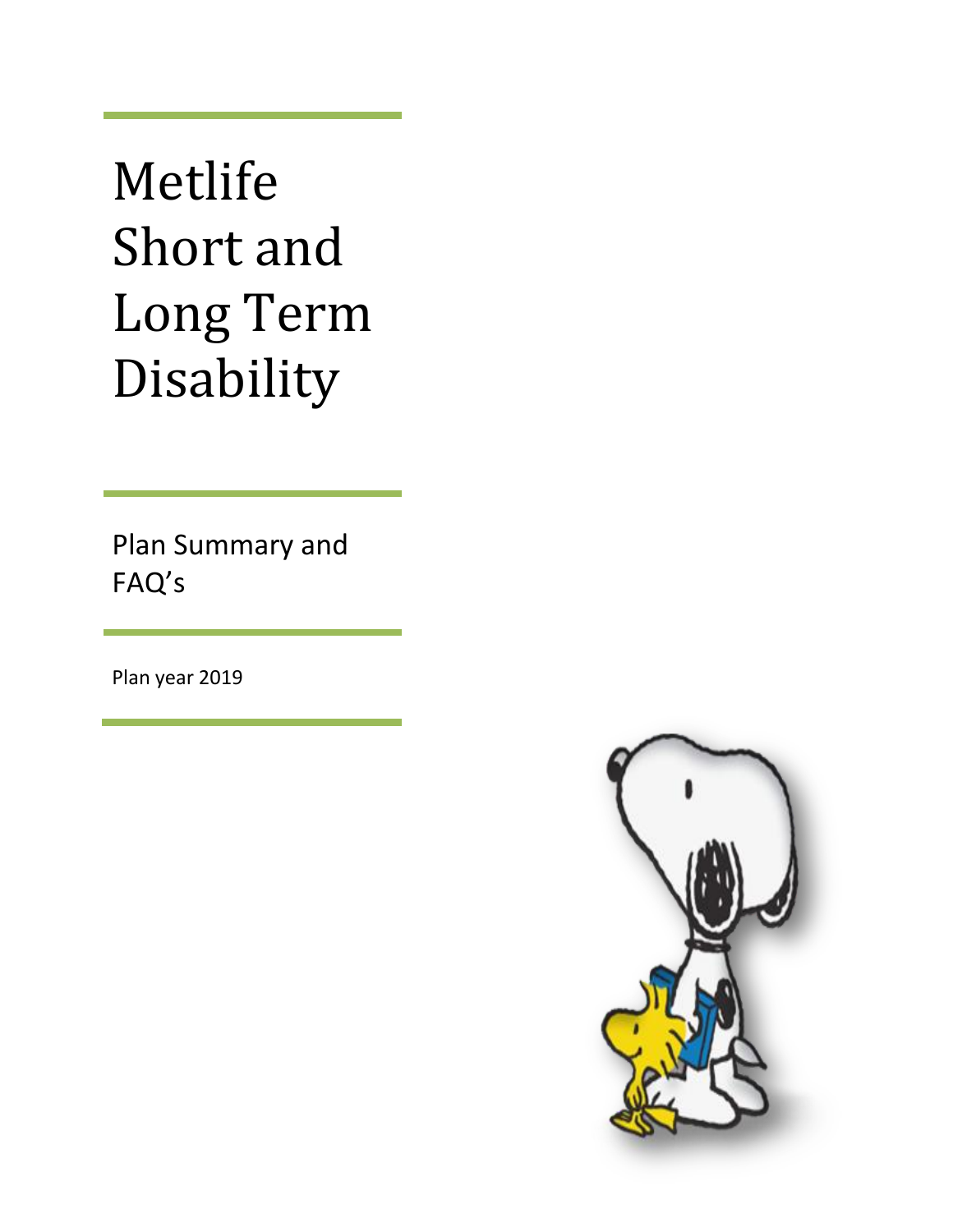

The Franklin County Cooperative offers a group disability insurance program to all benefit eligible employees. The coverage is provided through Metropolitan Life. If you are eligible to enroll in the Cooperative's healthcare plan, you are eligible to participate in this disability insurance program.

The disability insurance program offers the following coverage:

**Short-Term Disability** income replacement provides you 60% of your pre-disability income during the initial weeks of a disability. It pays a weekly benefit based upon your pre-disability income and provides benefits up to 26 weeks (approximately 6 months) after an initial waiting period of 14 days.

**Long-term Disability** income replacement provides you with 60% of your pre-disability income during an extended illness or injury. After an initial elimination period of 180 days (or until your Short Term Disability Insurance benefit ends) it pays a monthly benefit based upon your pre-disability income. Benefits are paid up to your normal retirement age or Reducing Benefit Duration\*.

Combining Short and Long Term Disability provides protection that begins almost immediately and can carry you through an extended period of time. However, there is no requirement that you purchase both products. You can elect only Short Term or only Long Term Disability Insurance.

| <b>Policy Provision</b>                                                                                                                                                                                         | <b>Short Term Disability Insurance</b>                                                             | <b>Long Term Disability Insurance</b>                                                             |
|-----------------------------------------------------------------------------------------------------------------------------------------------------------------------------------------------------------------|----------------------------------------------------------------------------------------------------|---------------------------------------------------------------------------------------------------|
| <b>Elimination Period</b>                                                                                                                                                                                       | 14 calendar days from the<br>onset of a disability due to<br>illness, injury or maternity<br>leave | 180 calendar days from the<br>onset of a disability or until your<br>Short Term Disability ends   |
| An elimination period begins on the day you become disabled and is the length of time you must wait while being disabled<br>before you will receive disability benefits.                                        |                                                                                                    |                                                                                                   |
| <b>Benefit Amount</b>                                                                                                                                                                                           | 60% of your weekly<br>pre-disability earnings                                                      | 60% of your monthly<br>pre-disability earnings                                                    |
| The benefit amount you receive is based upon your gross pre-disability earnings. Your gross pre-disability earnings are the<br>weekly or monthly amount that you earned immediately before you became disabled. |                                                                                                    |                                                                                                   |
| Maximum Benefit Amount**                                                                                                                                                                                        | $$1,500$ per week                                                                                  | \$10,000 per <i>month</i>                                                                         |
| This is the total amount you will receive in disability benefits. It is a weekly maximum for Short Term Disability benefits and a<br>monthly maximum for Long Term Disability benefits.                         |                                                                                                    |                                                                                                   |
| Maximum Benefit Duration*                                                                                                                                                                                       | 26 weeks                                                                                           | <b>Greater of Social Security Normal</b><br>Retirement Age or Reducing<br><b>Benefit Duration</b> |
| This is the total number of weeks during which Short Term Disability benefits will be paid. For Long Term Disability, benefits will<br>be paid until normal retirement age or the Reducing Benefit Duration.    |                                                                                                    |                                                                                                   |

\* The Reducing Benefit Duration table is provided in the Certificate of Insurance available from your employer or your MetLife benefits administrator.

\*\* Your disability benefit is reduced by other income that you are paid during the same disability from other sources, including state disability benefits, OPERS, no-fault auto laws, sick/vacation pay, etc.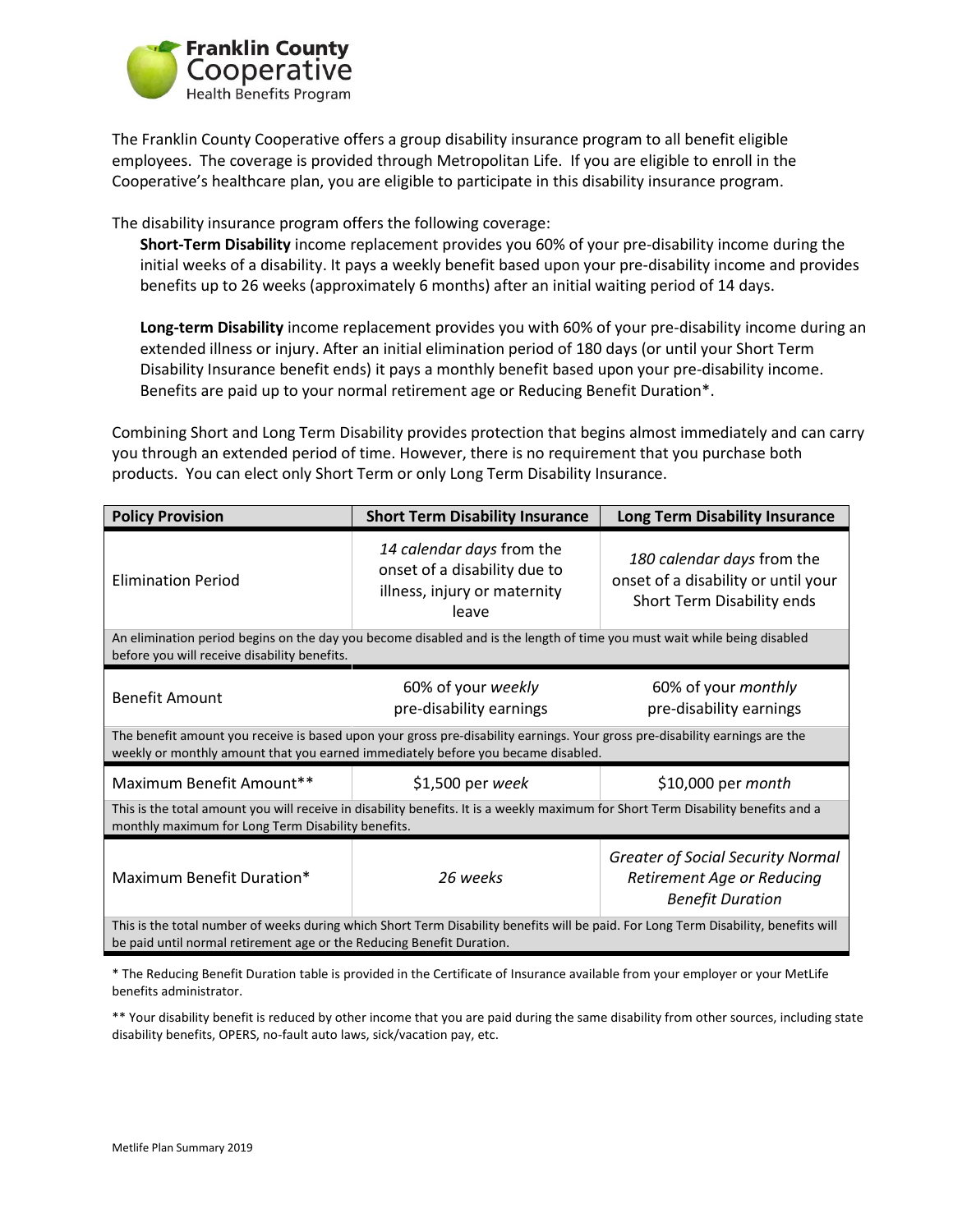## **Additional Disability Insurance Program Benefits**

The disability insurance program provides more than income replacement protection. MetLife offers several return-to-work programs designed to motivate you in your recovery. Your participation in a return-to-work program could also increase your disability payment.

## **Coverage with Your Best Interests In Mind**

**Nurse Consultant or Case Manager Services:** Specialists who personally contact you, your physician and your employer to coordinate an early return-to-work plan when appropriate.

**Vocational Analysis:** Help with identifying job requirements and determining how your skills can be applied to a new or modified job with your employer.

**Job Modifications/Accommodations:** Adjustments (e.g., redesign of work station tools) that enable you to return to work.

**Retraining:** Development programs to help you return to your previous job or educate you for a new one.

## **Rehabilitation Incentives to Further Ease Your Burden**

**Financial Incentive:** Allows you to receive disability benefits or partial benefits while attempting to return to work.

**Work Incentive Benefit:** Lets you receive up to 100% of your pre-disability earnings including your disability benefit, rehabilitative work earnings, rehabilitation incentives and other income sources.

**Rehabilitation Benefit:** Boosts your benefit by up to 10% when you work within a MetLife approved rehabilitation program.

Family Care Expense Reimbursement: Reimburses you for eligible expenses (Begins after your 4<sup>th</sup> weekly benefit payment and pays up to \$100 per week) incurred for the care of each qualified family member when working or participating in an approved rehabilitation program.

**Moving Expense Benefit:** Provides reimbursement for your move to a different address as part of an approved rehabilitation program.

## **Answers to Some Important Frequently Asked Questions**

**How is 'disability' defined under the plan?** Generally, you are considered disabled and eligible for disability benefits if, due to pregnancy or accidental injury, you are receiving appropriate care and treatment and complying with your requirements of treatment. In addition:

**Short Term Disability:** You are unable to earn more than 80% of your pre-disability gross earnings at your own occupation.

**Long Term Disability:** You are unable to earn more than 80% of your pre-disability gross earnings at your **own occupation for any employer in your local community**. Following the Own Occupation period for LTD, you are considered disabled if, due to sickness, pregnancy or accidental injury, you are receiving appropriate care and treatment and complying with your requirements of treatment and you are unable to earn 60% of your pre-disability gross earnings **at any gainful occupation for which you are reasonably qualified taking into account your training, education and experience**.

**Can I file for disability while I am out on maternity leave?** Yes. A 14 calendar day elimination period applies at the beginning of your leave.